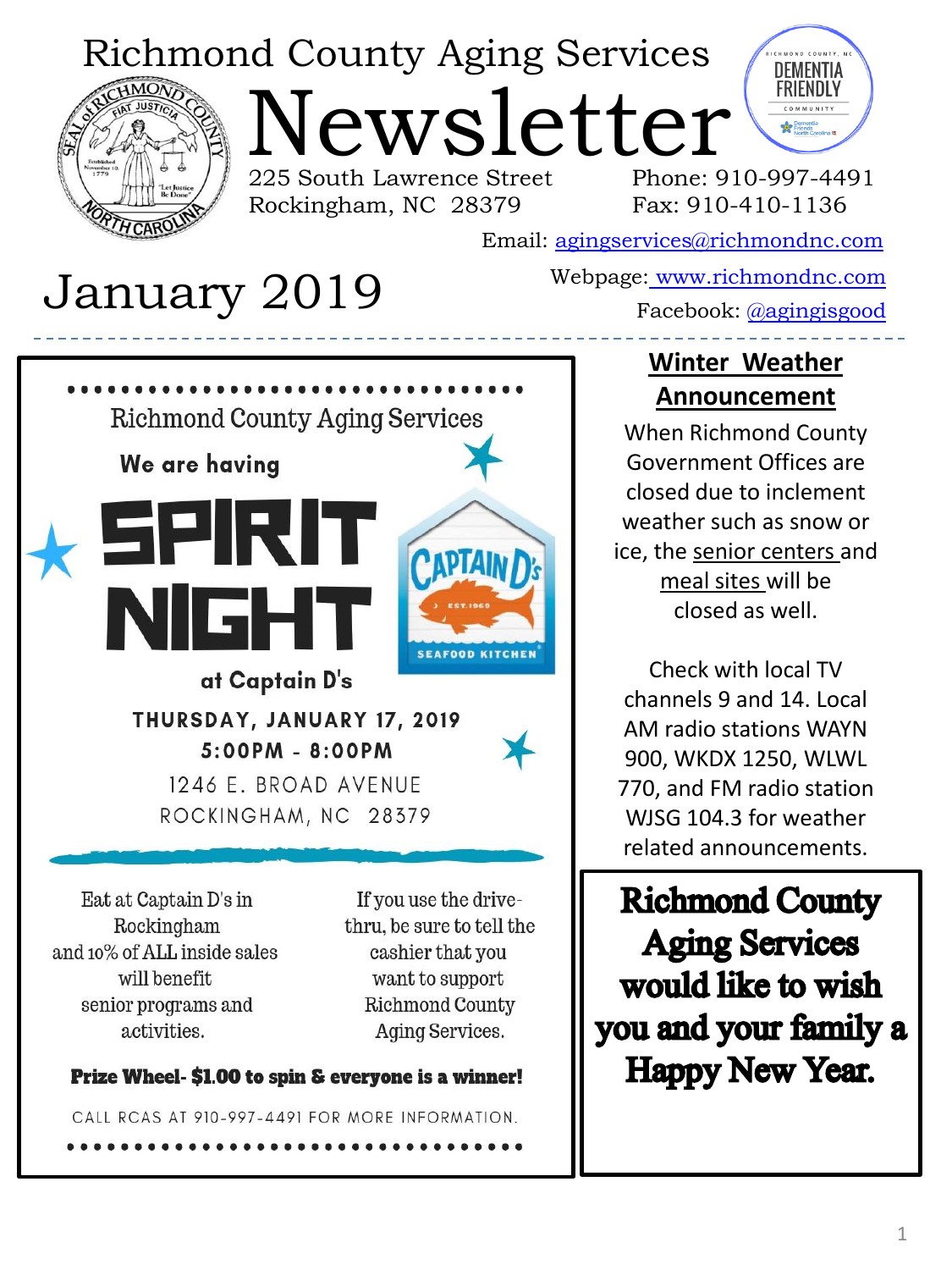|                                | <b>Upcoming Trips</b>                                 |                         | *Seating is limited on trips  |      |
|--------------------------------|-------------------------------------------------------|-------------------------|-------------------------------|------|
| <b>Senior</b><br><b>Center</b> | <b>Trip Location</b>                                  | <b>Date</b>             | <b>Time</b><br><b>Leaving</b> | Cost |
| Ellerbe                        | <i><b>*Pamper Day</b></i><br><b>Southern Pines</b>    | Tuesday,<br>Jan. $15th$ | 8:30am                        | Free |
| East<br>Rockingham             | <i><b>*Girls Day Out</b></i><br><b>Southern Pines</b> | Tuesday,<br>Jan. $29th$ | 8:00am                        | Free |

| <b>Upcoming Events</b>                     |                       |                          |                         |  |
|--------------------------------------------|-----------------------|--------------------------|-------------------------|--|
| <b>Event Name</b>                          | <b>Event Location</b> | <b>Date</b>              | <b>Time</b>             |  |
| Alive After 55 Captain D's<br>/ Fundraiser | Rockingham            | Thursday,<br>Jan. $17th$ | $5:00$ pm-<br>$8:00$ pm |  |

| <b>Upcoming Closings</b>                                    |                                                      |                                                                |                                   |                                              |  |
|-------------------------------------------------------------|------------------------------------------------------|----------------------------------------------------------------|-----------------------------------|----------------------------------------------|--|
| <b>East</b><br>Rockingham<br><b>Senior</b><br><b>Center</b> | <b>East</b><br><b>Rockingham</b><br><b>Meal Site</b> | <b>Ellerbe</b><br><b>Senior</b><br>Center/<br><b>Meal Site</b> | <b>Hamlet Meal</b><br><b>Site</b> | Rockingham<br><b>Senior</b><br><b>Center</b> |  |
| Tuesday,<br>Jan. $1st$                                      | Tuesday,<br>Jan. $1st$                               | Tuesday,<br>Jan. $1st$                                         | Tuesday,<br>Jan. $1st$            | Tuesday,<br>Jan. $1st$                       |  |
|                                                             |                                                      |                                                                | Wednesday,<br>Jan. $9th$          |                                              |  |
| Monday,<br>Jan. $21st$                                      | Monday,<br>Jan. $21st$                               | Monday,<br>Jan. $21st$                                         | Monday,<br>Jan. $21st$            | Monday,<br>Jan. $21st$                       |  |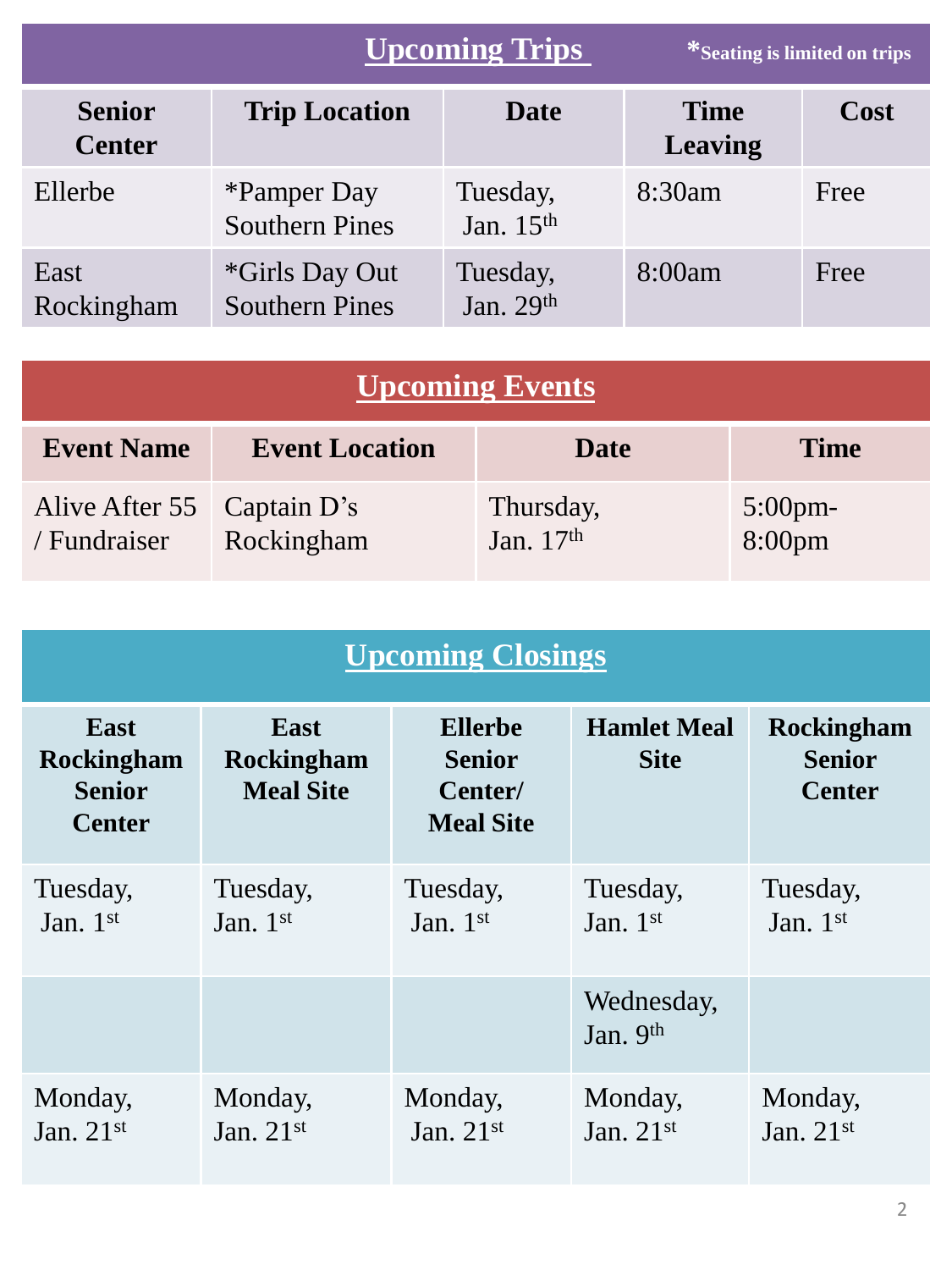## **"I" exam**

All of the answers in this quiz begin with the letter I.

- **1. Anti-inflammatory drug used for pain relief**
- **2. Time or space without end.**
- **3. Remote, cut off from others.**
- **4. A travel plan document.**
- **5. Smitten, besotted, crazy about someone.**
- **6. Unachievable, unworkable, impractical.**

 **Answers on bottom of page**

# **Rock Of Love Fundraiser Winners**

| 1 <sup>st</sup> Place | <b>Dianne King</b>   |
|-----------------------|----------------------|
| 2 <sup>nd</sup> Place | Ed O'Neal            |
| 3rd Place             | <b>Nancy Woodall</b> |
| 4 <sup>th</sup> Place | <b>Larry Woodall</b> |
| 5 <sup>th</sup> Place | <b>Norma Garris</b>  |

On behalf of Aging Services, we would like to thank everyone who participated in our fundraiser. We raised \$ 1,758.83. All funds will go back into our programs and activities helping to keep costs low to seniors. Thank you again to our sponsors.  $\odot$ 



**Call to schedule an appointment with a SHIIP counselor today. 910-410-1135**

**1. In 1. Is reach to be set beson infinity 3. Isolated** Analysis **Analysis Analysis Analysis Analysis Analysis** 4. Itinerary 5. Infatuated 6. Impossible